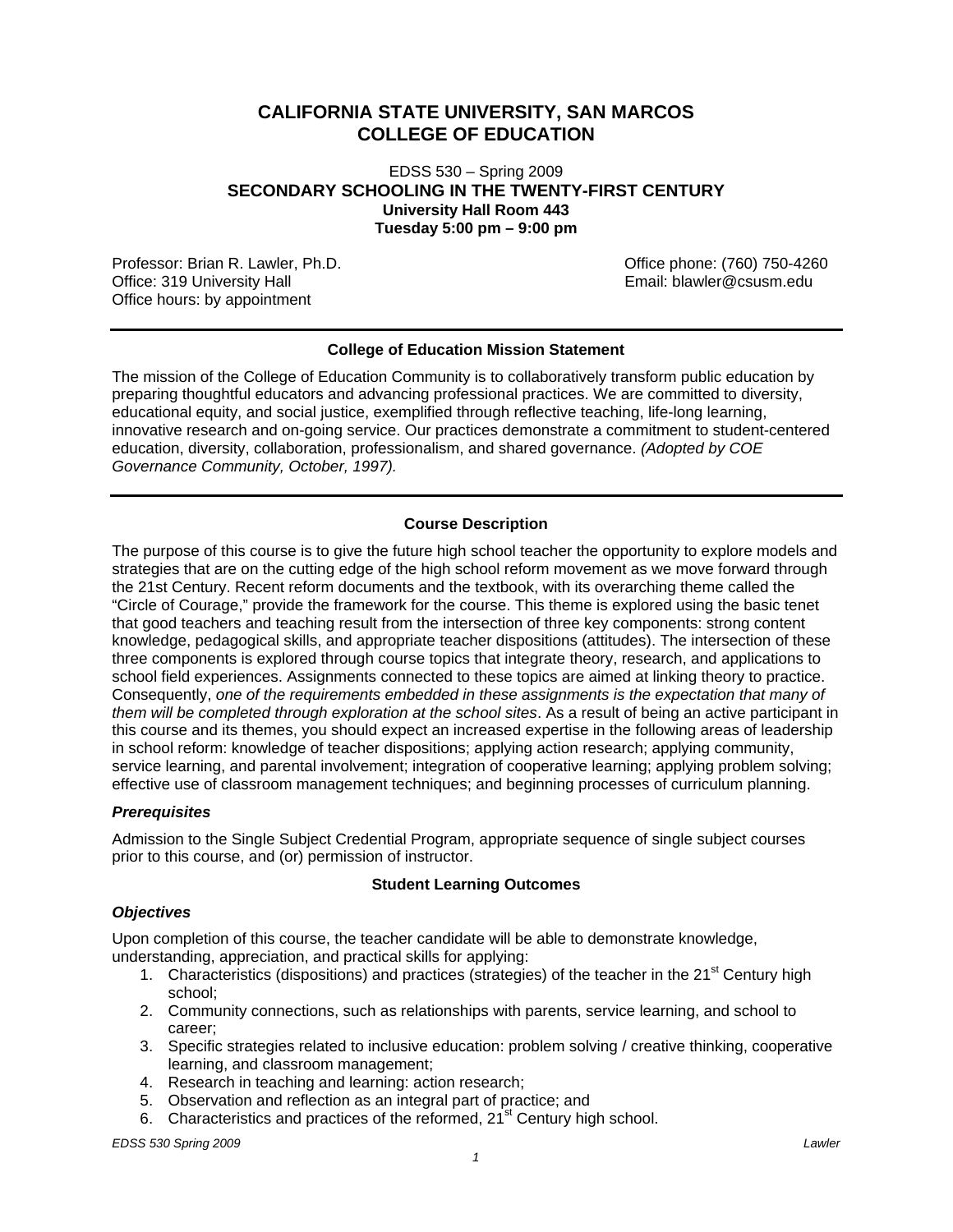# *Teacher Performance Expectation (TPE) Competencies*

The course objectives, assignments, and assessments have been aligned with the CTC standards for Single Subject Credential. This course is designed to help teachers seeking the California Single Subject Credential to develop the skills, knowledge, and attitudes necessary to assist schools and district in implementing effective programs for all students. The successful candidate will be able to merge theory and practice in order to realize a comprehensive and extensive educational program for all students.

More specifically, this course is designed to help teachers seeking the Single Subject Credential to develop the skills, knowledge, and attitudes necessary to assist schools and district in implementing an effective program for all students. The successful candidate must be able to demonstrate their understanding and ability to apply each of the TPE's that merge theory to practice in order to realize a comprehensive and extensive educational program to meet the needs of all students. Failure to meet a minimum competence in any of the TPE's by the completion of the program will prevent the acquisition of the Single Subject Credential.

The following TPEs are given primary emphases:

- TPE 8 Learning About Students
- TPE 11 Social Environment

# *California Teacher Performance Assessment (CalTPA)*

Beginning July 1, 2008 all California credential candidates must successfully complete a state-approved system of teacher performance assessment (TPA), to be embedded in the credential program of preparation. At CSUSM this assessment system is called the CalTPA or the TPA for short.

To assist your successful completion of the TPA a series of informational seminars are offered over the course of the program. TPA related questions and logistical concerns are to be addressed during the seminars. Your attendance to TPA seminars will greatly contribute to your success on the assessment.

Additionally, COE classes use common pedagogical language, lesson plans (lesson designs), and unit plans (unit designs) in order to support and ensure your success on the TPA and more importantly in your credential program.

The CalTPA Candidate Handbook, TPA seminar schedule, and other TPA support materials can be found on the COE website: http://www.csusm.edu/coe/CalTPA/ProgramMaterialsTPA.html

### *Authorization to Teach English Learners*

This credential program has been specifically designed to prepare teachers for the diversity of languages often encountered in California public school classrooms. The authorization to teach English learners is met through the infusion of content and experiences within the credential program, as well as additional coursework. Students successfully completing this program receive a credential with authorization to teach English learners. *(Approved by CCTC in SB 2042 Program Standards, August 2002)* 

### **Course Requirements**

### *Required Texts*

- Baldwin, M. D., Keating, J. F. , & Bachman, K. J. (2006). *Teaching in secondary schools: Meeting the challenges of today's adolescents*. Upper Saddle River, NJ: Pearson/Merrill Prentice Hall. [Note: should already be purchased for previous courses]
- Daniels, H., Zemelman, S., & Bizar, M. (2001). *Rethinking high school: Best practice in teaching, learning, and leadership*. Portsmouth, NH: Heinemann.

\*Several other readings are required and will be available for download.

### *Assignment Completion Expectations*

*Graduate Level Professionalism:* Expectations are that are assignments will be professionally done (i.e. typed when recommended and at the highest quality level representative of graduate work)

 *Referencing Sources:* Citations should always be used when utilizing information from another source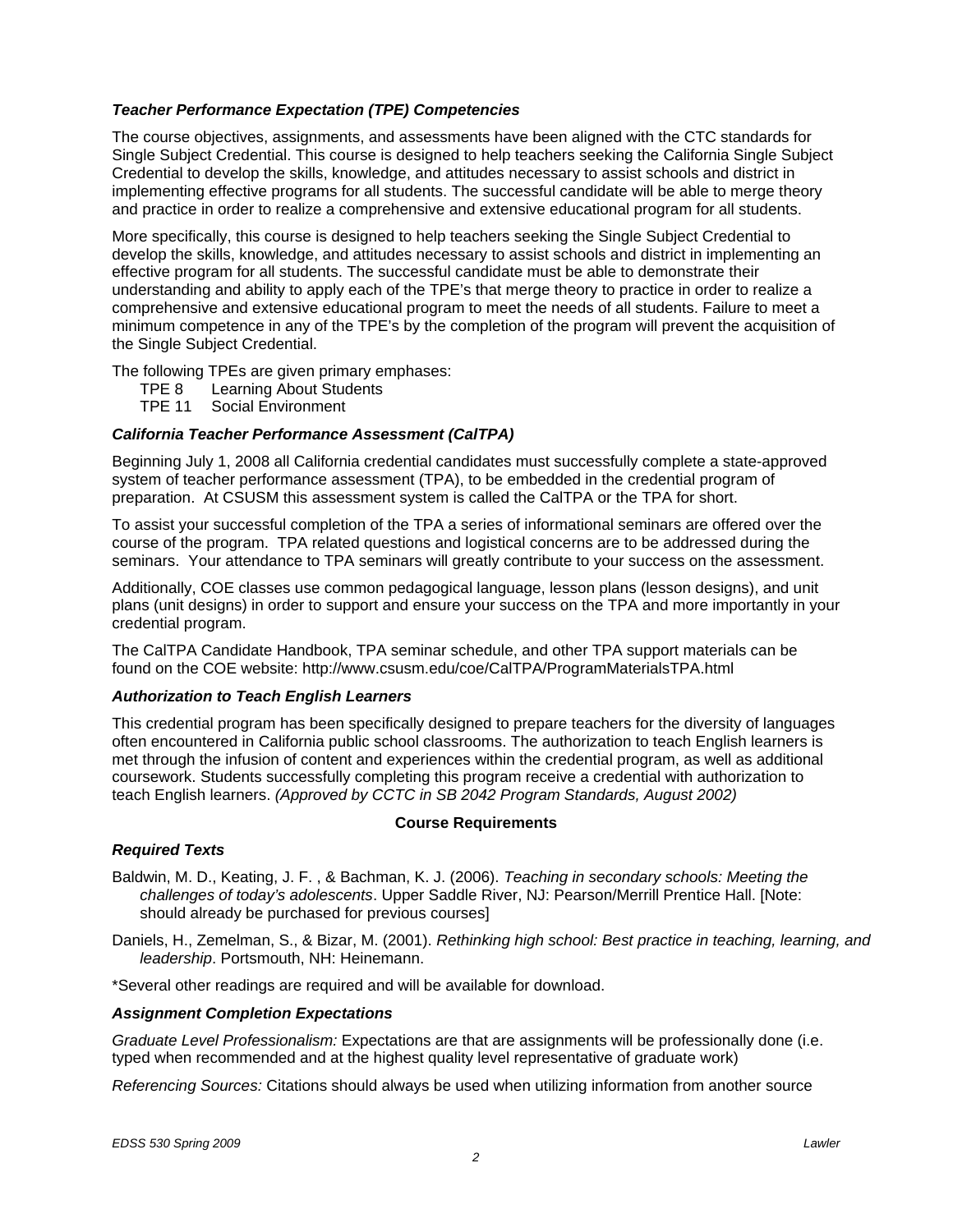# *Assignment Overview [total points – 100 pts.]*

*1. Reading Responses: [10 pts.]* 

Each week, students will reflect on a variety of reading assignments and respond to either a prompt associated with that reading or a more open written reflection. Rubrics will be used to evaluate student responses to the reading logs and a variety of assessment techniques will be applied to the prompts—besides providing a way to evaluate your work this will model evaluative techniques that can be applied to your own students readings/writings.

*2. Quickwrites: [5 pts.]* 

Quickwrites are an effective, authentic evaluation method for the teacher and the student to determine what has and what has not been learned. During or at the conclusion of some classes, students will be asked to write a brief overview of: 1) what they learned in class that day; 2) what questions they need answered; 3) general comments (i.e. a mechanism to ask for assistance or thank the teacher). The instructor can use the student responses to this Quickwrite as a basis to review the last class, answer common questions (in class) or specific questions to the individual student (on the paper).

*3. Jigsaw on text* Rethinking High Schools *(Daniels, et al, 2001)*: *[10 pts.]* 

All students will read the texts' introduction and final overview chapters, plus one assigned. They will meet with others that have read the assigned chapter (expert group) and make a short oral presentation to the whole class (main group) in order to "teach" and assess classmates' understanding of the concepts found in the assigned chapter. The purpose of this assignment is to: a) model Jigsaw techniques; b) demonstrate/model a method of making students responsible for learning and teaching concepts to fellow classmates; and c) experience a model to overview large amounts of information in a relatively short time frame.

*4. Cooperative Learning Simulation Games: [5 pts.]* 

Three classroom simulation games will be demonstrated and completed in class that will assist in developing those skills and protocols essential to working effectively in a cooperative team both as a participant during this program and with one's own students. These are called: Epstein's Five Stage Rocket, Verbal / Non-Verbal Communication, and Leader of the Pack.

*5. Problem Solving: [10 pts.]* 

The value of problem solving is demonstrated and discussed through two open ended problems completed in class: Gum Drop Towers and Superlinks. These will model the competitive-noncompetitive model that can be effectively applied to a high school classroom. In addition, this will be linked to a later reading assignment (Keating, Baldwin & Bachman, 2006 – on Inquiry-Based learning), which will ask the student teams to design their own example of a problem solving assignment within discipline.

Students will have practice with two simulations of a problem-solving model, i.e. Gumdrop Towers and Superlinks. Using these as models, they will design and share examples of lesson plans that incorporate elements of open-ended problem solving (critical thinking, higher order thinking etc.) in their own subject areas and present them in class.

*6. School Ethnographic Study: [15 pts.]* 

Students will select a school site and as a team design a plan to visit the site in order to collect data and information from a variety of sources that might include: interviews, observations, documents, surveys, video/still photography etc. Using this information they will present a cohesive ethnographic overview of that school site for other members of the class. This presentation (both written and oral) has the multiple purpose of: jigsawing information about areas schools and introducing the student to the process and value of ethnographic and (or) action research. Details for this project will be provided in class.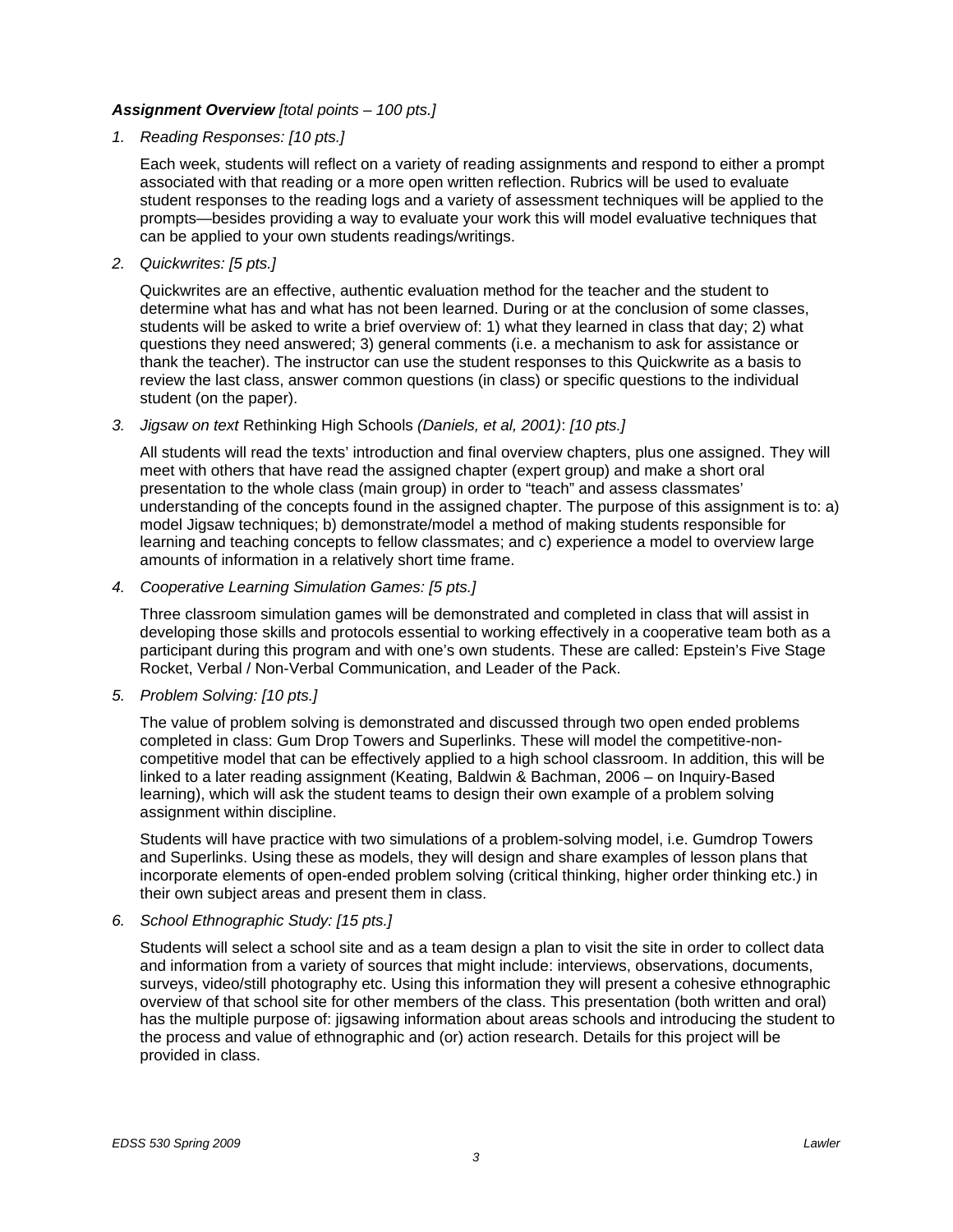# *7. Applying the Compassionate Discipline Model: [10 pts.]*

*7A. Observation of Classroom Management Skills*. This assignment builds on skills and knowledge in the area of teacher-research (action research) applied and integrated in the School Ethnographic Study (#5) and Service-learning/Action Research Project (#6). In this assignment the student will have the opportunity to do one observation/data collection exploring the classroom management techniques. From a minimum of one observation, the student will list the effective and less effective strategies observed. These individual observations will be discussed in subject matter teams and a summary/overview presented by each subject matter team in class.

*7B. Demonstration:* Construct a role-playing scenario illustrative of common issues management issues in Secondary Schools. Teams will construct a short role-playing scenario that demonstrates one of the common CM problems discussed in Ch. 9 of *TSS*. The scenario should identify the problem and pose potential solutions using the ideas from the Compassionate Discipline Model. A short discussion period will follow the presentation of the scenario.

### *8. Service Learning / Action Research Project: [10 pts.]*

In EDSS 541 students have developed Interdisciplinary Curriculum that focuses on the use of service-learning. The final outcome of this assignment in EDSS 541 will be a group or individual oral presentation and written report that includes a curriculum plan for effectively implementing three critical aspects service learning (curriculum connections and service to the community). An important aspect of any curriculum project is an effective, objective mechanism that would evaluate it (action research proposal). A model for action research was introduced in Assignment #5 Ethnographic Study. Student teams will develop a short oral presentation of a proposal to effectively evaluate the ITU Service-learning curriculum developed in EDSS 541. Details for this project will be provided in class.

# *9. Course Project – Personal Vision: [15 pts.]*

Students will draw upon course content, experiences in and research of current schools, and a personally defined set of principles for the public high school of the 21<sup>st</sup> Century to create a personal vision for possible direction for secondary schooling in the United States. Details for this project will be provided in class.

# *10. Final Summative Course Exam: [10 pts.]*

Using an authentic assessment technique (Graphic Organizer) the students will complete a summative understanding of what they learned and can apply from this course.

# *Grading Standards*

Grades will be based on the following grading scale:

| А | 90        |                          | 100% |
|---|-----------|--------------------------|------|
| в | 80        | $\overline{\phantom{0}}$ | 89%  |
| C | 70        | $\overline{\phantom{0}}$ | 79%  |
| D | 60        | $\overline{\phantom{0}}$ | 69%  |
| F | Below 60% |                          |      |
|   |           |                          |      |

Late submission of any assignment will be worth up to 50% of its maximum value, unless *prior arrangements* have been agreed to with the instructor.

Note: Students must maintain a B average in the credential program and obtain a grade of no lower than C+ in any individual course in order to receive credit for that course.

# *College of Education Attendance Policy*

Due to the dynamic and interactive nature of courses in the College of Education, all students are expected to attend all classes and participate actively. At a minimum, students must attend more than

*EDSS 530 Spring 2009 Lawler*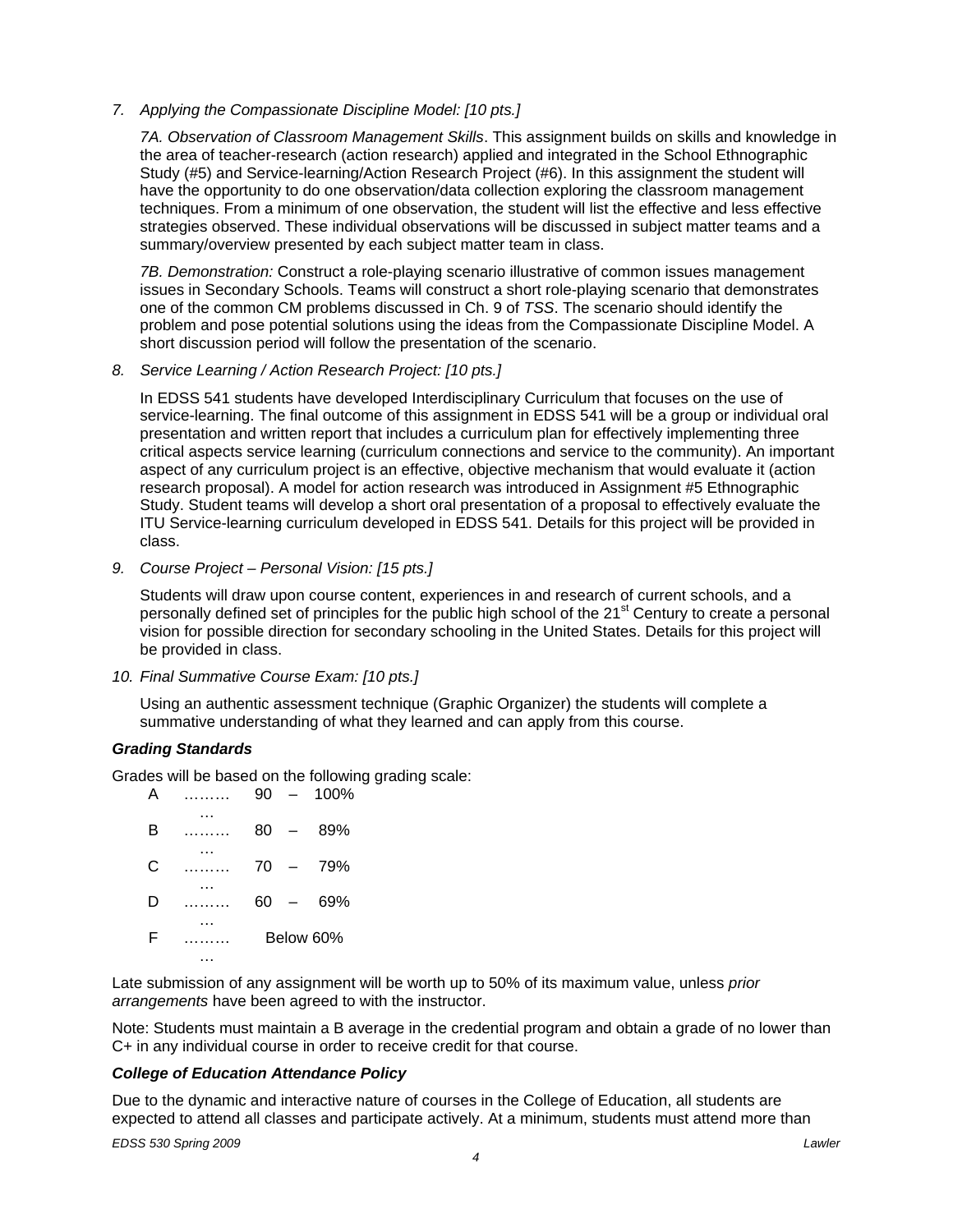*COE Governance Community, December, 1997).*  80% of class time, or s/he may not receive a passing grade for the course at the discretion of the instructor. *Individual instructors may adopt more stringent attendance requirements*. Should the student have extenuating circumstances, s/he should contact the instructor as soon as possible. *(Adopted by the* 

*Course-Specific Attendance and Participation Policy:* The course approaches content in a variety of ways. Structured interactions, group processes, oral presentations, guided discussion of readings, and self-disclosure exercises are the norm. Students are expected to have read assigned materials by the date indicated in the syllabus, and should be prepared to discuss readings individually or in variously structured groups. The degree of your engagement in these processes forms the basis for points assigned. Due to the fast paced and highly interactive nature of the course, regular attendance and full participation are expected: teaching and learning is difficult (if not impossible) if one is not present for and engaged in the process. Therefore, the above COE Attendance Policy is amplified as follows:

- Missing more than one class meeting will result in the reduction of one letter grade.
- Arriving late or leaving early on more than two occasions will result in the reduction of one letter grade.

Inform the instructor *prior* to an absence.

### *All-University Writing Requirement*

All CSU students must demonstrate competency in writing skills as a requirement for graduation. At California State University San Marcos, students complete the graduation writing assessment through the All-University Writing Requirement. This requirement mandates that every course at the University must have a writing component of at least 2,500 words (approximately 10 pages). This course will require a number of formal and informal written assignments, to model both formative and summative options for assessment. These include quickwrites, reading logs, as well as individual and group reports. The sum of these writing activities will more than satisfy the minimum university requirement.

### *Students with Disabilities Requiring Reasonable Accommodations*

Students with disabilities who require reasonable accommodations must be approved for services by providing appropriate and recent documentation to the Office of Disable Student Services (DSS). This office is located in Craven Hall 5205, and can be contacted by phone at (760) 750-4905, or TTY (760) 750-4909. Students authorized by DSS to receive reasonable accommodations should meet with their instructor during office hours or, in order to ensure confidentiality, in a more private setting.

### *CSUSM Academic Honesty Policy*

"Students will be expected to adhere to standards of academic honesty and integrity, as outlined in the Student Academic Honesty Policy. All written work and oral presentation assignments must be original work. All ideas/materials that are borrowed from other sources must have appropriate references to the original sources. Any quoted material should give credit to the source and be punctuated with quotation marks.

Students are responsible for honest completion of their work including examinations. There will be no tolerance for infractions. If you believe there has been an infraction by someone in the class, please bring it to the instructor's attention. The instructor reserves the right to discipline any student for academic dishonesty in accordance with the general rules and regulations of the university. Disciplinary action may include the lowering of grades and/or the assignment of a failing grade for an exam, assignment, or the class as a whole."

Incidents of Academic Dishonesty will be reported to the Dean of Students. Sanctions at the University level may include suspension or expulsion from the University.

*Plagiarism:* As an educator, it is expected that each student will do his/her own work, and contribute equally to group projects and processes. Plagiarism or cheating is unacceptable under any circumstances. If you are in doubt about whether your work is paraphrased or plagiarized see the Plagiarism Prevention for Students website http://library.csusm.edu/plagiarism/index.html. If there are questions about academic honesty, please consult the University catalog.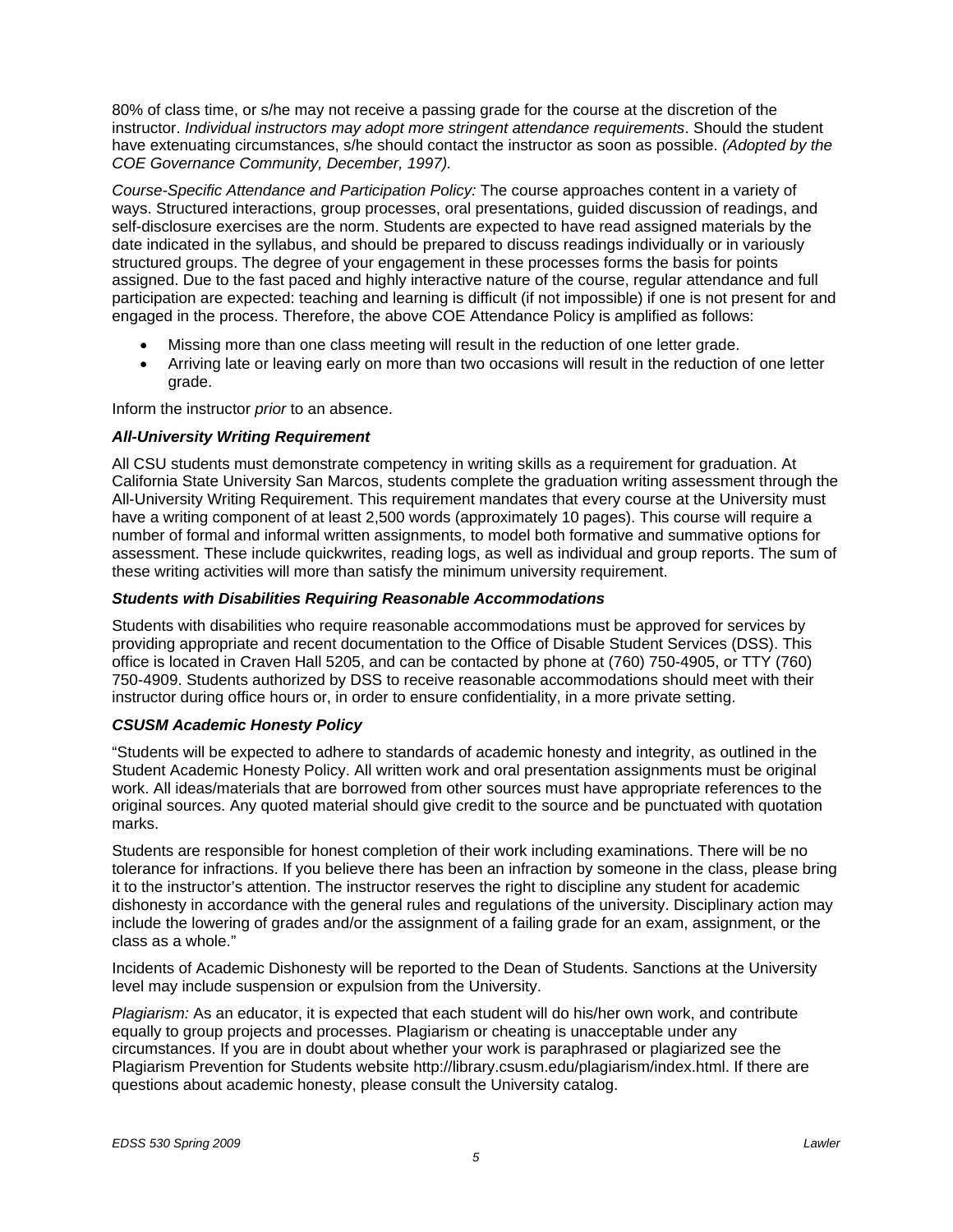# *Use of Technology*

Students are expected to demonstrate competency in the use of various forms of technology (i.e. word processing, electronic mail, WebCT6, use of the Internet, and/or multimedia presentations). Specific requirements for course assignments with regard to technology are at the discretion of the instructor. Keep a digital copy of all assignments for use in your teaching portfolio. All assignments will be submitted online, and some will be submitted in hard copy as well. Details will be given in class.

## *Electronic Communication Protocol*

Electronic correspondence is a part of your professional interactions. If you need to contact the instructor, e-mail is often the easiest way to do so. It is my intention to respond to all received e-mails in a timely manner. Please be reminded that e-mail and on-line discussions are a very specific form of communication, with their own nuances and etiquette. For instance, electronic messages sent in all upper case (or lower case) letters, major typos, or slang, often communicate more than the sender originally intended. With that said, please be mindful of all e-mail and on-line discussion messages you send to your colleagues, to faculty members in the College of Education, or to persons within the greater educational community. All electronic messages should be crafted with professionalism and care.

Things to consider:

- Would I say in person what this electronic message specifically says?
- How could this message be misconstrued?
- Does this message represent my highest self?
- Am I sending this electronic message to avoid a face-to-face conversation?

In addition, if there is ever a concern with an electronic message sent to you, please talk with the author in person in order to correct any confusion. For more guidance see Core Rules of Netiquette at http://www.albion.com/netiquette/corerules.html.